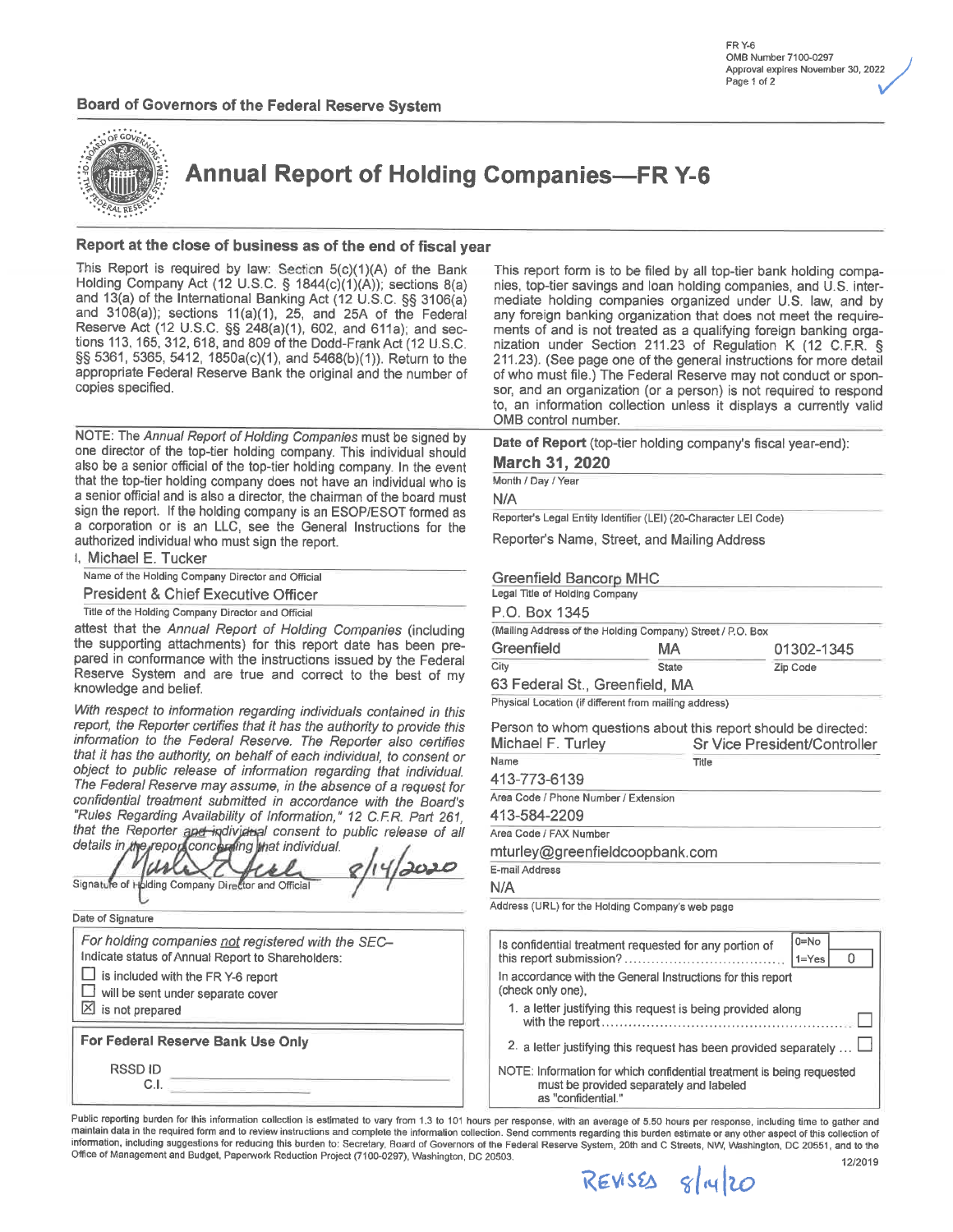## For Use By Tiered Holding Gompanies

Top-tiered holding companies must list the names, mailing address, and physical locations of each of their subsidiary holding companies below.

| <b>Greenfield Cooperative Bank</b>                    |                                                                       |                                           |      |                                                                       |          |
|-------------------------------------------------------|-----------------------------------------------------------------------|-------------------------------------------|------|-----------------------------------------------------------------------|----------|
| Legal Title of Subsidiary Holding Company             |                                                                       | Legal Title of Subsidiary Holding Company |      |                                                                       |          |
| P.O. Box 1345                                         |                                                                       |                                           |      |                                                                       |          |
|                                                       | (Mailing Address of the Subsidiary Holding Company) Street / P.O. Box |                                           |      | (Mailing Address of the Subsidiary Holding Company) Street / P.O. Box |          |
| Greenfield                                            | МA                                                                    | 01302-1345                                |      |                                                                       |          |
| City                                                  | State                                                                 | Zip Code                                  | City | State                                                                 | Zip Code |
| 63 Federal St, Greenfield, MA                         |                                                                       |                                           |      |                                                                       |          |
| Physical Location (if different from mailing address) |                                                                       |                                           |      | Physical Location (if different from mailing address)                 |          |
|                                                       |                                                                       |                                           |      |                                                                       |          |
|                                                       |                                                                       |                                           |      |                                                                       |          |
| Legal Title of Subsidiary Holding Company             |                                                                       |                                           |      | Legal Title of Subsidiary Holding Company                             |          |
|                                                       | (Mailing Address of the Subsidiary Holding Company) Street / P.O. Box |                                           |      | (Mailing Address of the Subsidiary Holding Company) Street / P.O. Box |          |
| City                                                  | State                                                                 | Zip Code                                  | City | State                                                                 | Zip Code |
| Physical Location (if different from mailing address) |                                                                       |                                           |      | Physical Location (if different from mailing address)                 |          |
| Legal Title of Subsidiary Holding Company             |                                                                       |                                           |      | Legal Title of Subsidiary Holding Company                             |          |
|                                                       |                                                                       |                                           |      |                                                                       |          |
|                                                       | (Mailing Address of the Subsidiary Holding Company) Street / P.O. Box |                                           |      | (Mailing Address of the Subsidiary Holding Company) Street / P.O. Box |          |
| City                                                  | State                                                                 | Zip Code                                  | City | State                                                                 | Zip Code |
| Physical Location (if different from mailing address) |                                                                       |                                           |      | Physical Location (if different from mailing address)                 |          |
| Legal Title of Subsidiary Holding Company             |                                                                       |                                           |      | Legal Title of Subsidiary Holding Company                             |          |
|                                                       | (Mailing Address of the Subsidiary Holding Company) Street / P.O. Box |                                           |      | (Mailing Address of the Subsidiary Holding Company) Street / P.O. Box |          |
|                                                       |                                                                       |                                           |      |                                                                       |          |
| City                                                  | State                                                                 | Zip Code                                  | City | State                                                                 | Zip Code |
|                                                       | Physical Location (if different from mailing address)                 |                                           |      | Physical Location (if different from mailing address)                 |          |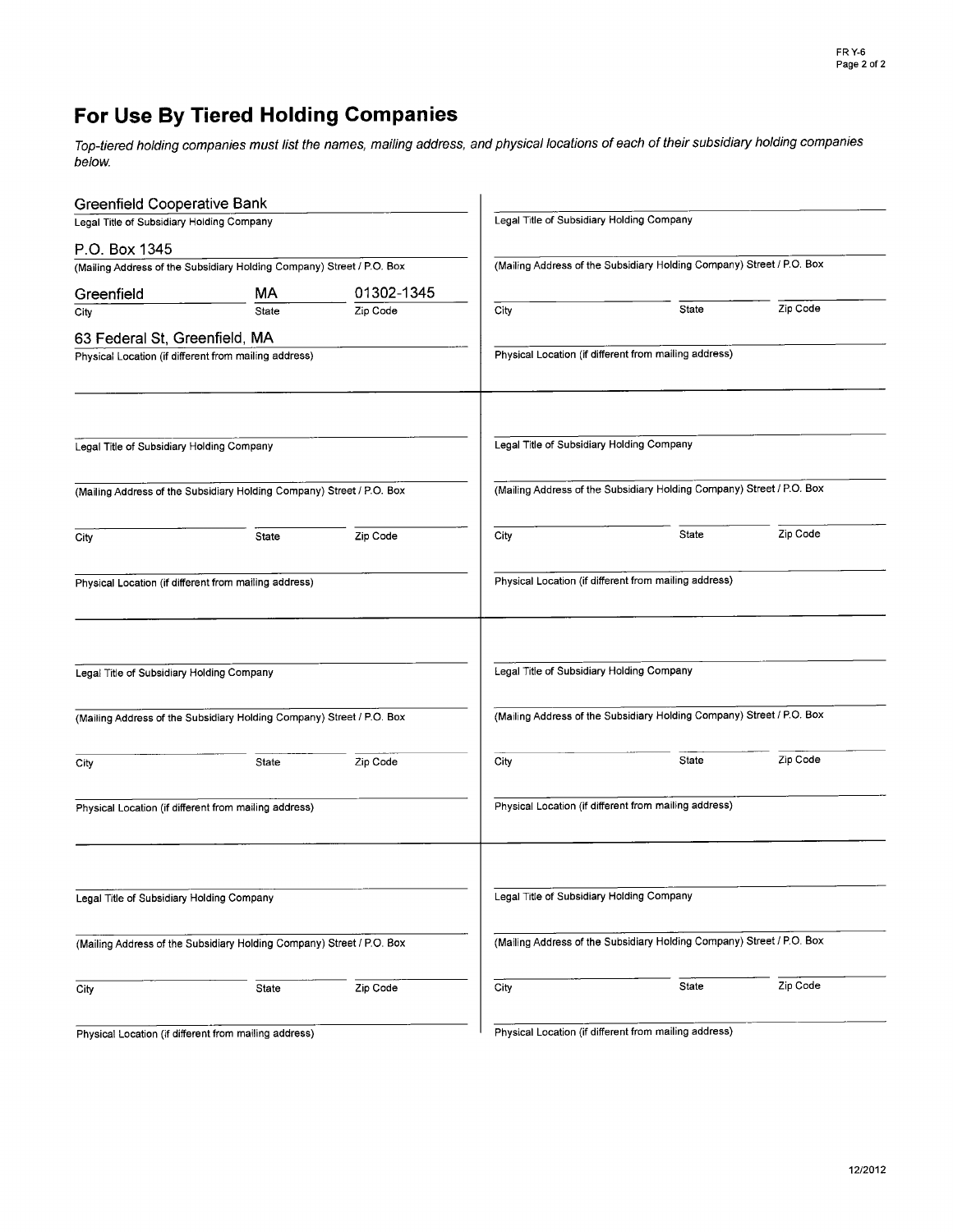# Greenfield Bancorp, MHG

## FRY.6

# Report Item 1: Annual Report to Shareholders March 31, 2020

Note: Report ltem I is not applicable as Greenfield Bancorp, MHC is mutually owned, having no shareholders.

 $\bar{\mathcal{A}}$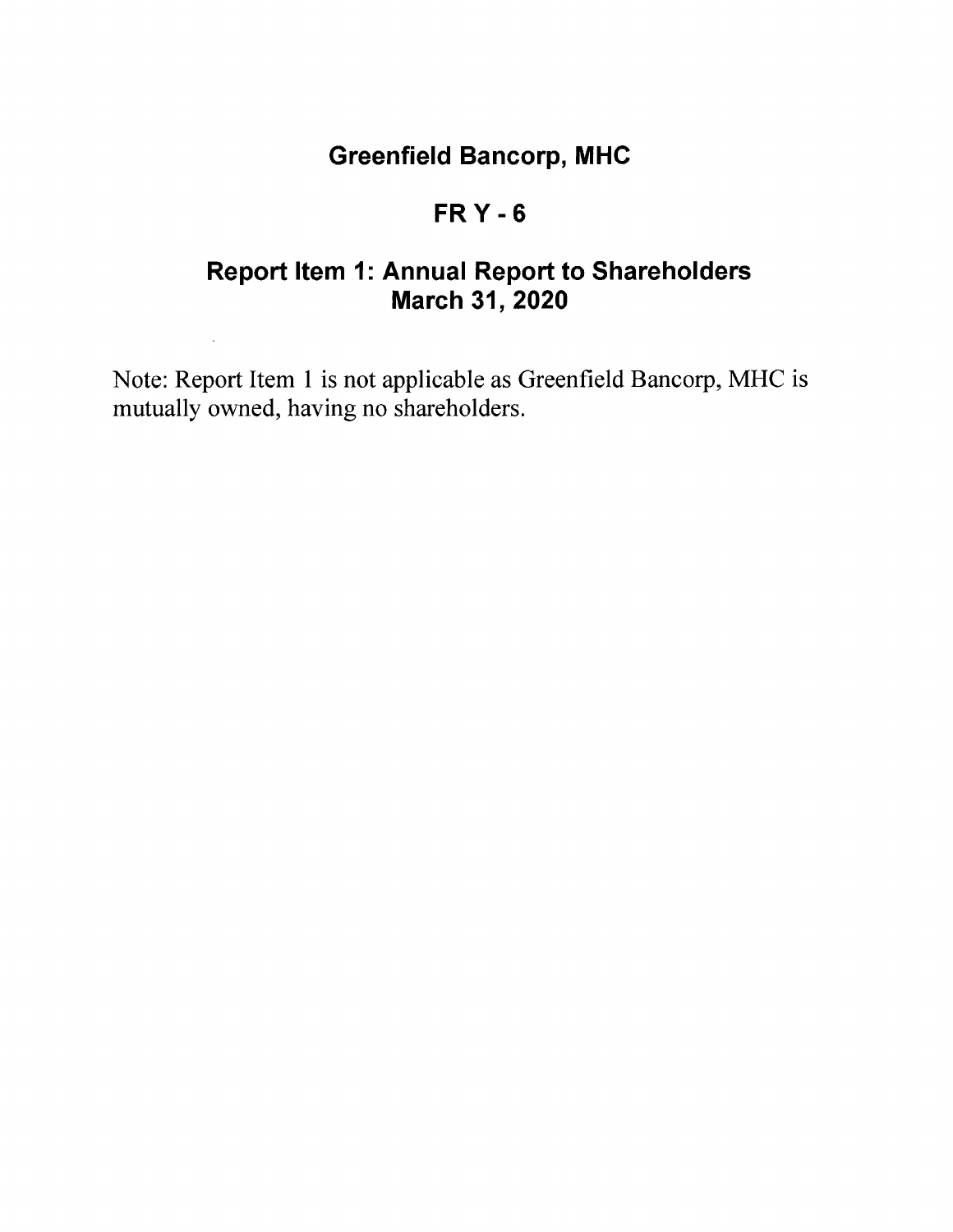## ORGANIZATION 3/31/2020



LEI is not applicable unless otherwise noted.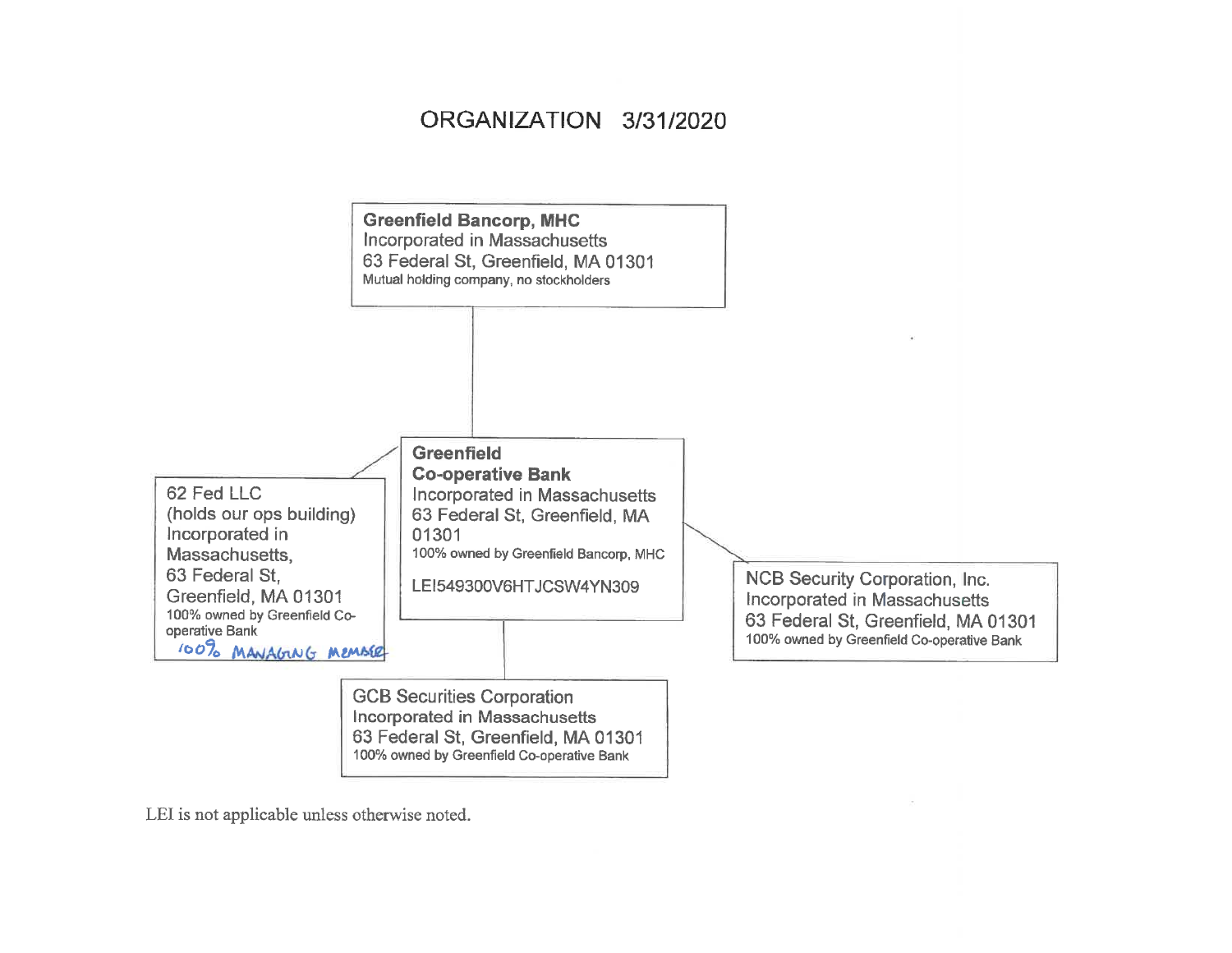### Greenfield Bancorp, MHC FR $Y-6$ Report ltem 2b: Domestic Branch Listing March 31, 2020

#### Greenfield Co-operative Bank

Branch Office 277 Federal Street Greenfield, MA 01301

Greenfield Co-operative Bank Main Office 63 Federal Street Greenfield, MA 01301- +Operations/Lending Office: 62 Federal Street Greenfield, MA 0130L

### **Greenfield Co-operative Bank**

Branch Office 144 Main Street Northfield, MA 01360

#### Greenfield Co-operative Bank

Branch Office 487 Newton Street South Hadley, MA 01075

#### Greenfield Co-operative Bank

Branch Office 176 Avenue A Turners Falls, MA 01376

#### **Greenfield Co-operative Bank**

Branch Office L8 Amherst Road Sunderland, MA 01375

### Greenfield Co-operative Bank

Branch Office 33-37 Bridge Street Shelburne Falls, MA 01370

#### Greenfield Co-operative Bank

Branch Office 6 Main Street Florence, MA 01062

### Greenfield Co-operative Bank

Branch Office 67 King Street Northampton, MA 01060

### Greenfield Co-operative Bank

Branch Office 390 College Street Amherst, MA 01002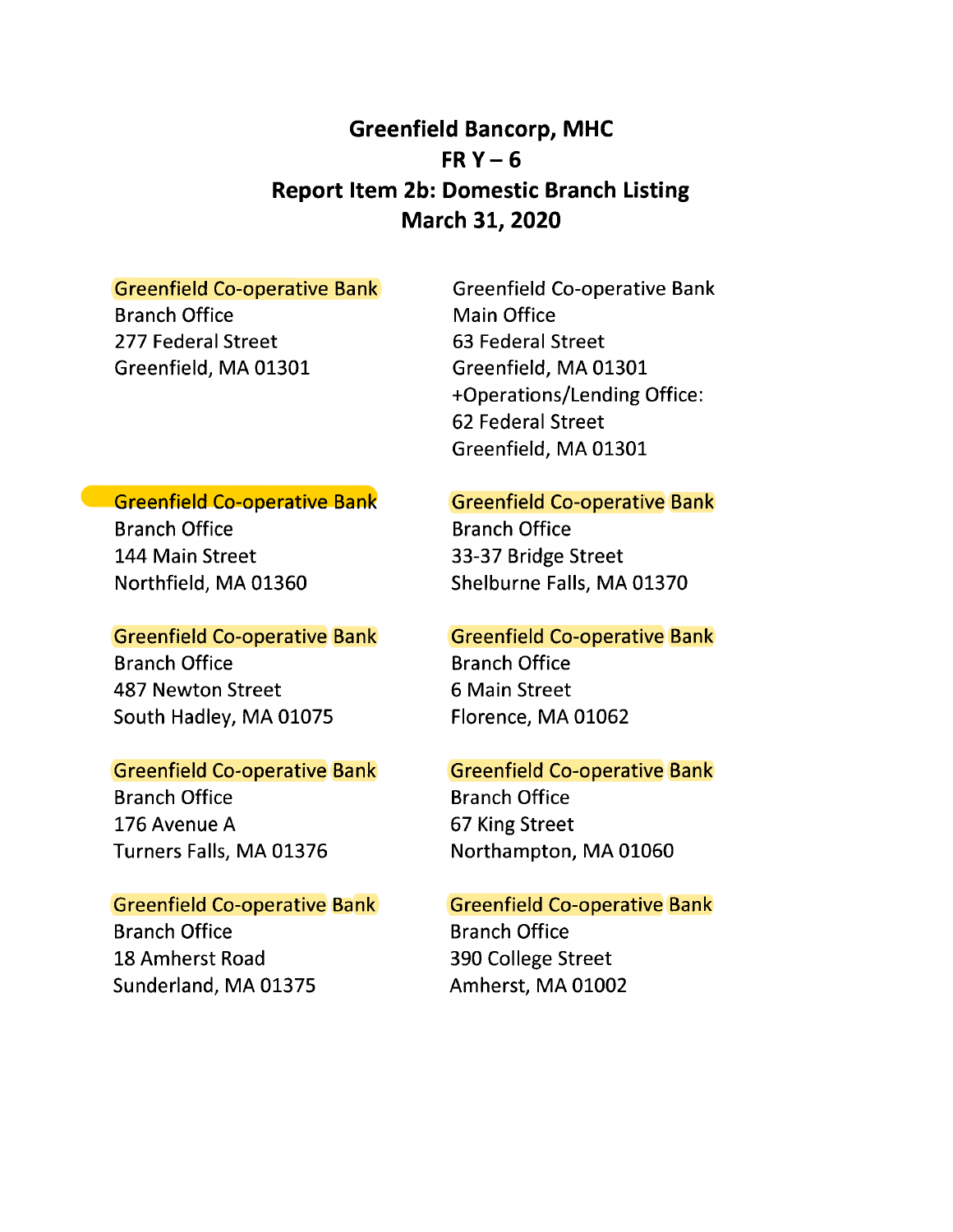|                         | <b>Greenfield Bancorp, MHC</b><br>$FRY - 6$                                                |
|-------------------------|--------------------------------------------------------------------------------------------|
|                         | <b>Report Item 4: Insiders</b>                                                             |
| As of 3/31/2020         |                                                                                            |
| Kevin J. O'Neil         | <b>Officers</b><br>- Chairman of the Board<br>Greenfield, MA                               |
| Peter W. MacConnell     | - Vice Chairman of Board<br>Chatham, MA                                                    |
| Michael E. Tucker, Esq. | - President & Chief Executive Officer<br>Easthampton, MA                                   |
| Anthony J. Worden       | - Executive Vice President & Chief Operating Officer<br>Greenfield, MA                     |
| Colleen T. Bugbee       | - Senior Vice President & Treasurer<br>Feeding Hills, MA                                   |
| Michael F. Turley       | - Senior Vice President & Controller<br>Buckland, MA                                       |
| Daniel F. Graves, Esq.  | - Clerk<br>South Deerfield, MA                                                             |
| Peter J.Whalen          | - Assistant Clerk<br>Northampton, MA                                                       |
|                         | <b>Directors</b>                                                                           |
| Martha S. Borawski      | - Florence, MA<br><b>Pioneer Valley Travel</b>                                             |
| Robert R. Carey, Esq.   | - Bernardston, MA<br>Attorney at Law & Partner - Curtiss, Carey, Gates, &<br>Goodrich, LLP |
| William A. Dufraine     | - Greenfield, MA<br>Dufraine Group, LLC                                                    |
| Susan G. Fentin, Esq.   | - Conway, MA<br><b>Retired</b>                                                             |
| Keith C. Finan          | - Deerfield, MA<br>CFO - Deerfield Academy                                                 |
| JoAnne J. Finck         | - South Deerfield, MA<br>Vice President - Finck & Perras                                   |
| Nancy A. Fournier, CPA  | - Shelburne Falls, MA<br>Shareholder - Melanson, Heath & Co., PC                           |
| Daniel F. Graves, Esq.  | - South Deerfield, MA<br>Attorney at Law & Partner - Law Offices of Daniel F. Graves       |
| John W. Kuhn            | - Amherst, MA<br>Kuhn Riddle Architects, Inc.                                              |

Note: No person on this page has ownership in any class of stocks as the ownership is mutual with no stock ownership by individuals.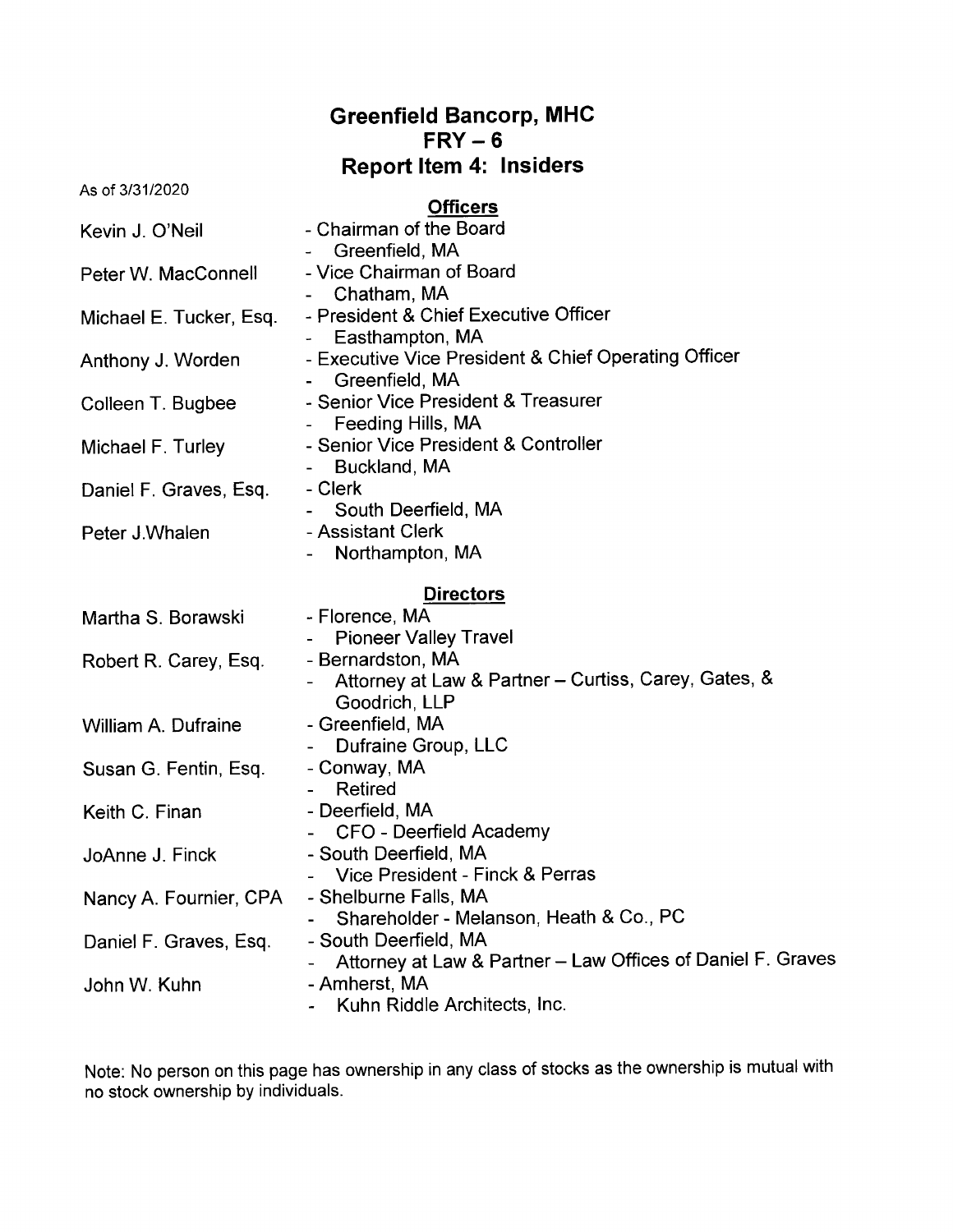#### Greenfield Bancorp, MHC  $FRY-6$ Report ltem 4: lnsiders (Directors continued)

| Eugene A. L'Etoile                          | - Northfield, MA<br>- President, Four Star Farms, Inc. |
|---------------------------------------------|--------------------------------------------------------|
| Peter W. MacConnell, Esq. - Chatham, MA     |                                                        |
|                                             | Bacon Wilson, P.C.                                     |
| Robb D. Morton, CPA.                        | - East Longmeadow, MA                                  |
|                                             | Boiselle, Morton & Associates                          |
| Kevin J. O'Neil (Chairman) - Greenfield, MA |                                                        |
|                                             | - Retired                                              |
| Josiah L. Simpson                           | - Shelburne, MA                                        |
|                                             | - President - Josh Simpson Contemporary Glass, Inc.    |
| Michael E. Tucker, Esq.                     | - Easthampton, MA                                      |
|                                             | - President & CEO                                      |
| Robert L. Underhill                         | - West Rutland, VT                                     |
|                                             | Retired                                                |
| Peter J. Whalen                             | - Northampton, MA                                      |
|                                             | President, Whalen Insurance                            |
|                                             |                                                        |

Note: No person on this page has ownership in any class of stocks as the ownership is mutual with no stock ownership by individuals.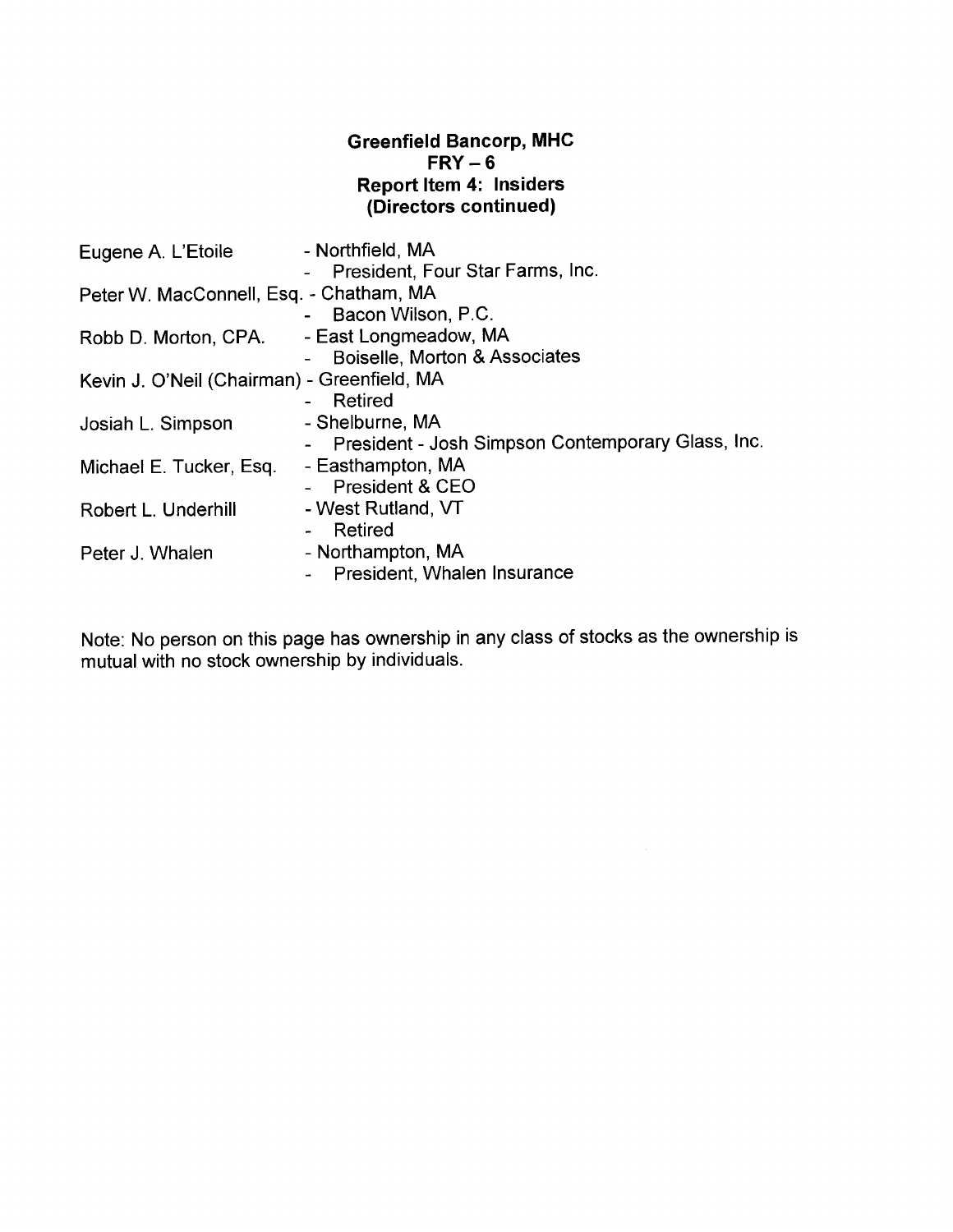### **Greenfield Bancorp, MHC**  $FRY - 6$ Report Item 4: Insiders as of 3/31/2020 (continued) **Corporators of the MHC**

Nancy A. Fournier, CPA; Shareholder, Melanson, Heath & Co., PC **Shelburne Falls, MA** William F. Ahlemeyer; Retired Hadley, MA Andrew Chase; Head of School, Eaglebrook School Deerfield, MA Keith Finan; Chief Financial Officer, Deerfield Academy Deerfield, MA Josiah L. Simpson, Jr.; Artist/President-Simpson Contemporary Glass Shelburne, MA **Molly Wood; Owner, Small Corporation Greenfield, MA** Darci Brown; Owner, Brown Motors, Inc. Northfield, MA William R. Pratt; Padula Brothers, Inc. **Bernardston, MA Christine M. Eugin; Retired** Conway, MA Kevin D. Parsons; Attorney at Law **Shelburne Falls, MA** Richard LaPierre; President, LaPierre's Advertising **Shelburne, MA** Douglas P. Clarke; Retired Greenfield, MA **Susan Renfrew; Realtor, Renfrew Real Estate Bernardston, MA** Deborah J. Falcon; Retired **Buckland, MA Susan Fentin, Esg.; Retired** Conway, MA

Note: No person on this page has ownership in any class of stock as the ownership is mutual with no stock ownership by individuals.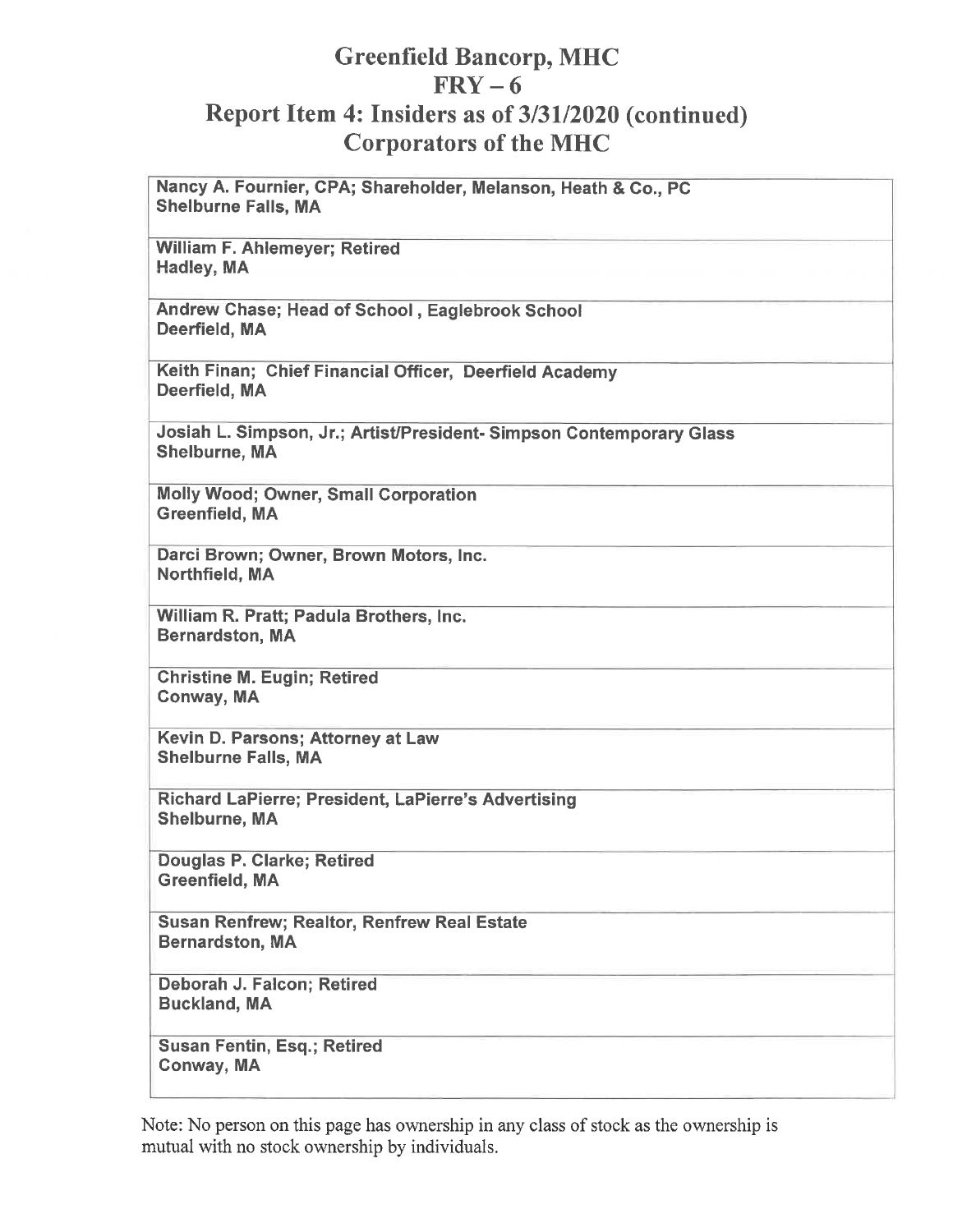### **Greenfield Bancorp, MHC**  $FRY - 6$ Report Item 4: Insiders as of 3/31/2020 (continued) **Corporators of the MHC**

**William A. Dufraine: Dufraine Group, LLC Greenfield, MA** Michael E. Tucker; President & CEO, Greenfield Co-operative Bank Easthampton, MA **Robert Underhill: Retired West Rutland, VT** Lora M. Hodges; Executive Director- Center for Responsive Classrooms Northampton, MA

Robert R. Carey, Esq.; Attorney at Law, Curtiss, Carey, Gates & Goodridge **Bernardston, MA** 

Jeffrey Collura, DMD, Owner, Turners Falls Dental Erving, MA

Kevin J. O'Nei; Retired Greenfield, MA

Eugene A. L'Etoile; President, Four Star Farms Northfield, MA

Daniel Graves, Esq.; Law Offices of Daniel Graves **Bernardston, MA** 

Elizabeth A. Dolby; Owner, The Body Shoppe Greenfield, MA

Elizabeth G. Fisk; Account Executive, WHAI, WPVQ Greenfield, MA

Regis MacNeil Johnston; Retired Greenfield, MA

Arjen Vriend; Owner, Pioneer Gardens Deerfield, MA

Martha S. Borawski; Pioneer Valley Travel Florence, MA

Edward E. Etheredge, Esq.; Attorney at Law, Etherege & Steuer, PC **Florence, MA** 

Note: No person on this page has ownership in any class of stock as the ownership is mutual with no stock ownership by individuals.